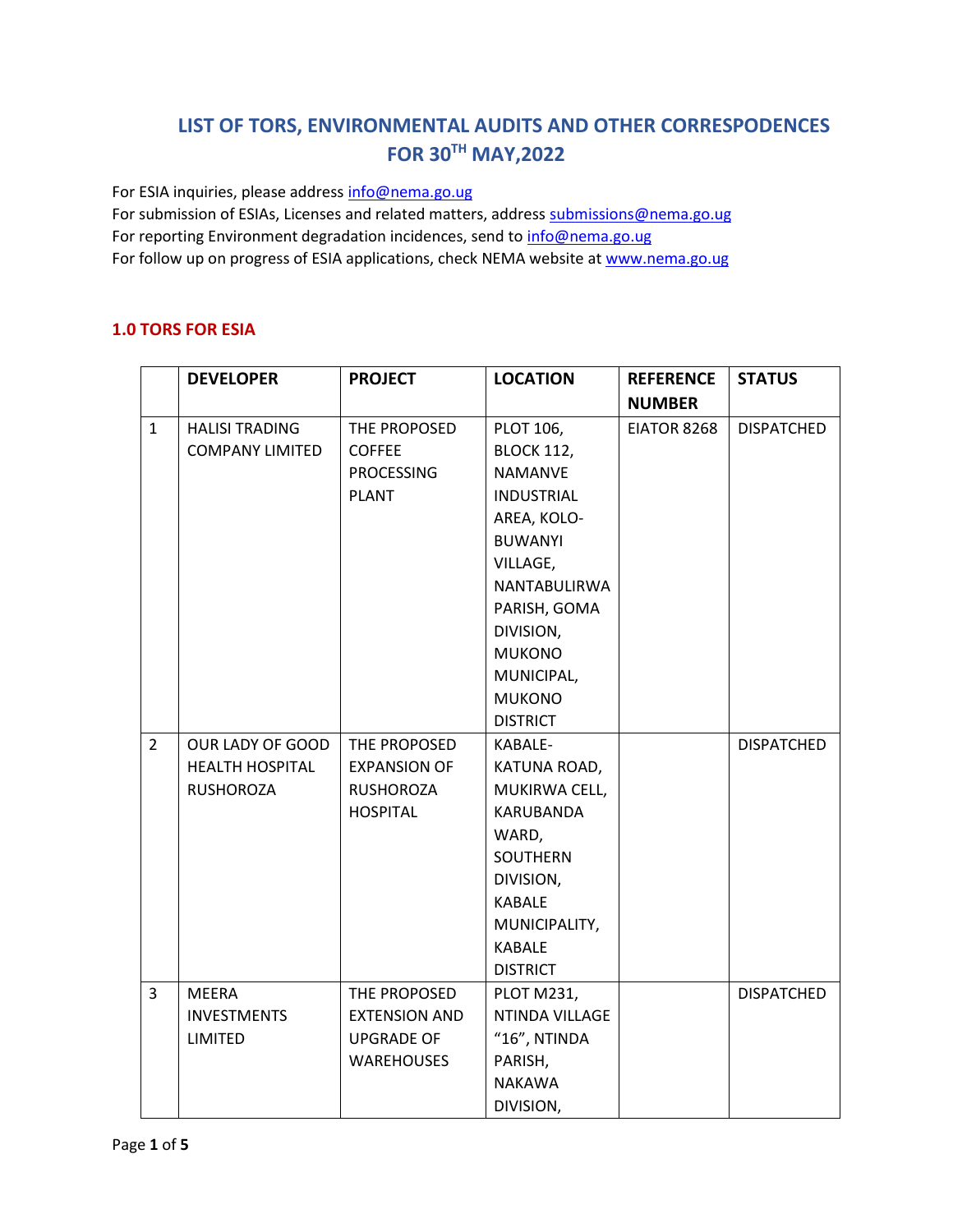|                |                         |                        | <b>KAMPALA</b>      |             |                   |
|----------------|-------------------------|------------------------|---------------------|-------------|-------------------|
|                |                         |                        | <b>CAPITAL CITY</b> |             |                   |
| 4              | CNOOC UGANDA            | THE KINGFISHER         | <b>KIKUUBE</b>      | EIATOR 9346 | <b>DISPATCHED</b> |
|                | <b>LIMITED</b>          | <b>SHORELINE</b>       | <b>DISTRICT</b>     |             |                   |
|                |                         | <b>PROTECTION</b>      |                     |             |                   |
|                |                         | <b>SYSTEM AND</b>      |                     |             |                   |
|                |                         | <b>JETTY STRUCTURE</b> |                     |             |                   |
| 5              | CNOOC UGANDA            | THE PROPOSED           | KYABASAMBU          |             | <b>DISPATCHED</b> |
|                | <b>LIMITED</b>          | <b>COMPANY</b>         | VILLAGE,            |             |                   |
|                |                         | <b>DRILLING BUFFER</b> | <b>BUHUKA</b>       |             |                   |
|                |                         | YARD                   | PARISH,             |             |                   |
|                |                         |                        | <b>KIKUUBE</b>      |             |                   |
|                |                         |                        | <b>DISTRICT</b>     |             |                   |
| 6              | ARRM                    | THE PROPOSED           | <b>MUTAKA</b>       |             | <b>DISPATCHED</b> |
|                | <b>INVESTMENTS</b>      | MINING OF BASE         | VILLAGE,            |             |                   |
|                | <b>LIMITED</b>          | <b>METALS AND</b>      | <b>NYAKUHITA</b>    |             |                   |
|                |                         | <b>INDUSTRIAL</b>      | PARISH,             |             |                   |
|                |                         | <b>MINERALS</b>        | <b>MUTARA</b>       |             |                   |
|                |                         |                        | SUBCOUNTY,          |             |                   |
|                |                         |                        | <b>MITOOMA</b>      |             |                   |
|                |                         |                        | <b>DISTRICT</b>     |             |                   |
| $\overline{7}$ | TEP & ABEL              | THE TEP OILS-          | KINONI-             |             | <b>DISPATCHED</b> |
|                | <b>SERVICES LIMITED</b> | <b>NABITANGA FUEL</b>  | NABITANGA           |             |                   |
|                |                         | <b>STATION</b>         | ROAD,               |             |                   |
|                |                         |                        | NABITANGA           |             |                   |
|                |                         |                        | CELL,               |             |                   |
|                |                         |                        | <b>NABITANGA</b>    |             |                   |
|                |                         |                        | PARISH,             |             |                   |
|                |                         |                        | NABITANGA           |             |                   |
|                |                         |                        | SUBCOUNTY,          |             |                   |
|                |                         |                        | SEMBABULE           |             |                   |
|                |                         |                        | <b>DISTRICT</b>     |             |                   |
| 8              | SMARTEC                 | <b>THE</b>             | <b>WITHIN THE</b>   | EIATOR 9349 | <b>DISPATCHED</b> |
|                | <b>ELECTRONICS</b>      | <b>DEVELOPMENT</b>     | PREMISES OF         |             |                   |
|                | <b>LIMITED</b>          | OF WAREHOUSES          | ZHANG'S             |             |                   |
|                |                         | <b>FOR STORAGE OF</b>  | <b>GROUP IN</b>     |             |                   |
|                |                         | <b>TELEVISIONS AND</b> | PEPSICOLA           |             |                   |
|                |                         | <b>EQUIPMENT</b>       | VILLAGE,            |             |                   |
|                |                         |                        | <b>INDUSTRIAL</b>   |             |                   |
|                |                         |                        | AREA WARD,          |             |                   |
|                |                         |                        | <b>CENTRAL</b>      |             |                   |
|                |                         |                        | DIVISION,           |             |                   |
|                |                         |                        | KAMPALA             |             |                   |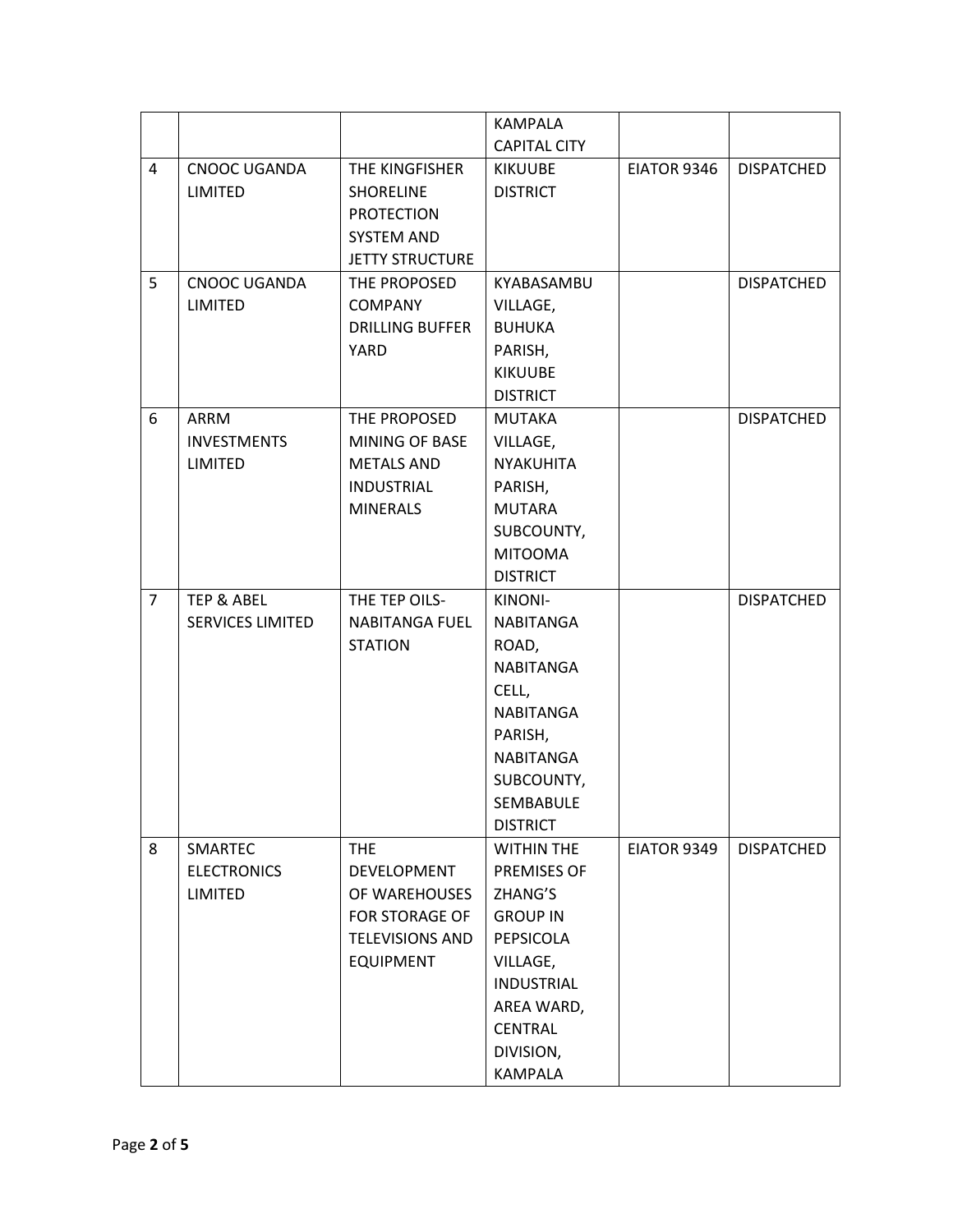| 10  | <b>TIMOTHY</b>         | THE PROPOSED         | <b>BUSUNDO A</b>    |             | <b>DISPATCHED</b> |
|-----|------------------------|----------------------|---------------------|-------------|-------------------|
|     | SSERUGGA               | ECO-TOURISM          | CELL, NAAMA         |             |                   |
|     |                        | <b>SITE</b>          | WARD, BUSIMBI       |             |                   |
|     |                        |                      | DIVISION,           |             |                   |
|     |                        |                      | <b>MITYANA</b>      |             |                   |
|     |                        |                      | MUNICIPALITY,       |             |                   |
|     |                        |                      | <b>MITYANA</b>      |             |                   |
|     |                        |                      | <b>DISTRICT</b>     |             |                   |
| 11  | <b>MITSOBISHI</b>      | THE PROPOSED         | AMUKOKEL            | EIATOR 8495 | <b>DISPATCHED</b> |
|     | AGRICULTURE (U)        | SUGARCANE            | VILLAGE, SIKWO      |             |                   |
|     | <b>LTD</b>             | <b>PLANTATION</b>    | PARISH,             |             |                   |
|     |                        |                      | <b>NGENGE</b>       |             |                   |
|     |                        |                      | SUBCOUNTY,          |             |                   |
|     |                        |                      | <b>KWEEN</b>        |             |                   |
|     |                        |                      | <b>DISTRICT</b>     |             |                   |
| 12  | <b>UGANDA</b>          | THE PROPOSED         | <b>LOYOLO</b>       | EIATOR 8299 | <b>DISPATCHED</b> |
|     | DEVELOPMENT            | <b>LIMESTONE</b>     | SUBCOUNTY,          |             |                   |
|     | CORPORATION            | MINING AND           | <b>KAABONG</b>      |             |                   |
|     |                        | <b>CEMENT</b>        | <b>DISTRICT AND</b> |             |                   |
|     |                        | <b>MANUFACTURING</b> | <b>NAITAKWAI</b>    |             |                   |
|     |                        | / MARBLE             | LC.1                |             |                   |
|     |                        | <b>CUTTING PLANT</b> | NADUNGET            |             |                   |
|     |                        |                      | SUBCOUNTY,          |             |                   |
|     |                        |                      | <b>MOROTO</b>       |             |                   |
|     |                        |                      | <b>DISTRICT</b>     |             |                   |
| 13. | ADIA JOGI              | <b>TERMS OF</b>      | <b>ALONG</b>        | EIATOR 8267 | <b>DISPATCHED</b> |
|     | <b>ENTERPRISES LTD</b> | REFERENCE FOR        | KAMPALA-            |             |                   |
|     |                        | THE ESIA FOR THE     | BOMBO ROAD,         |             |                   |
|     |                        | <b>PROPOSED</b>      | <b>KAWEMPE</b>      |             |                   |
|     |                        | PLASTIC CARRIER      | DIVISION,           |             |                   |
|     |                        | <b>BAGS</b>          | <b>KAMPALA CITY</b> |             |                   |
|     |                        | <b>MANUFACTURING</b> |                     |             |                   |
|     |                        | AND RECYCLING        |                     |             |                   |
|     |                        | <b>FACILITY</b>      |                     |             |                   |
|     |                        |                      |                     |             |                   |

#### **2.0 TORS FOR ENVIRONMENTAL AUDIT**

| <b>DEVELOPER</b>        | <b>PROJECT</b>       | <b>LOCATION</b>                                | <b>STATUS</b>     |
|-------------------------|----------------------|------------------------------------------------|-------------------|
| <b>SUNBELT TEXTILES</b> |                      | THE OPERATIONS OF   PLOT 64-68, WALIKUBA ROAD, | <b>DISPATCHED</b> |
| CO LIMITED              | THE TEXTILE          | MASESE, JINJA CITY, JINJA                      |                   |
|                         | <b>MANUFACTURING</b> | <b>DISTRICT</b>                                |                   |
|                         | <b>FACILITY</b>      |                                                |                   |
|                         |                      |                                                |                   |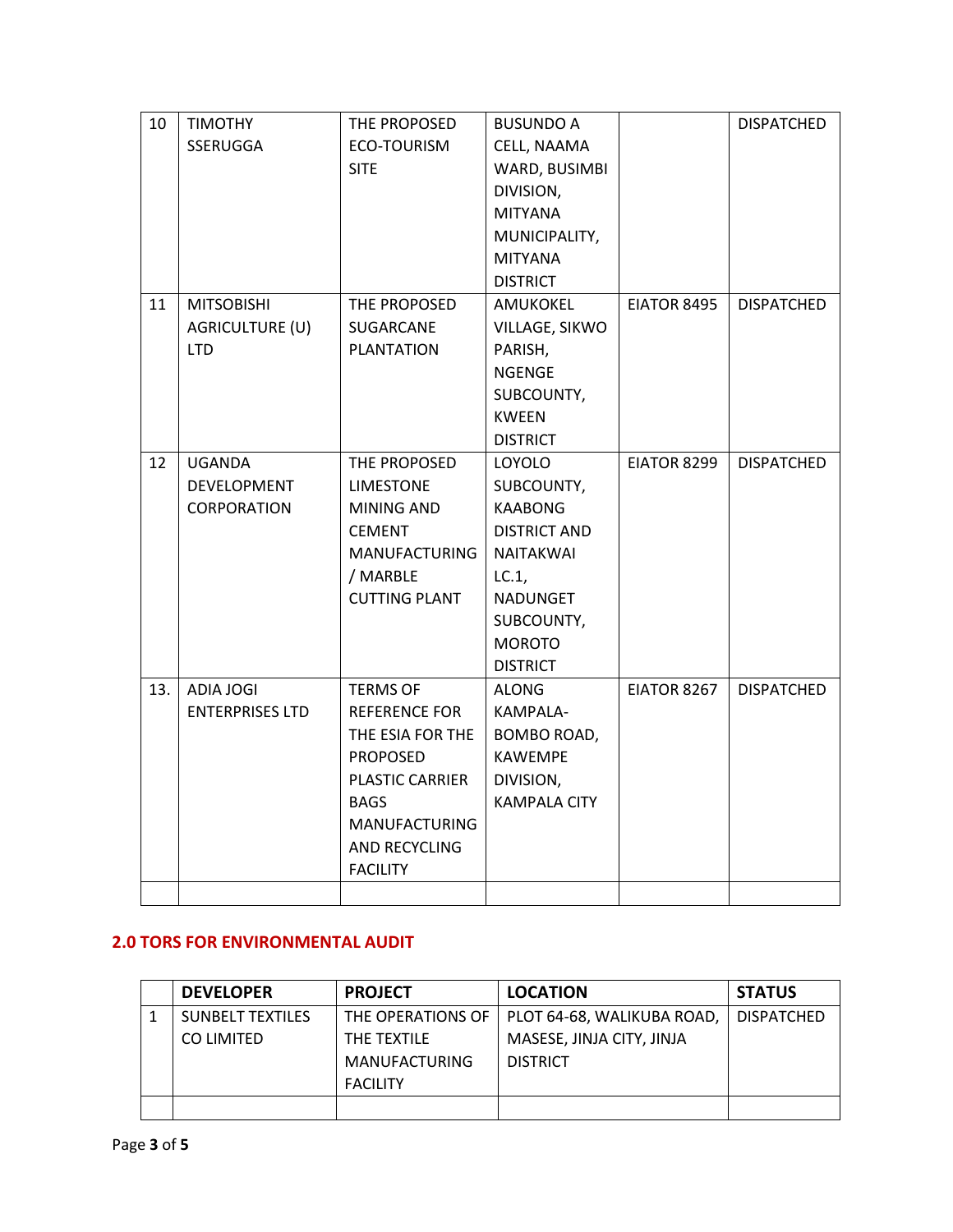## **3.0 ENVIRONMANTAL COMPLIANCE AUDITS**

|                | <b>DEVELOPER</b>       | <b>PROJECT</b>         | <b>LOCATION</b>             | <b>STATUS</b>    |
|----------------|------------------------|------------------------|-----------------------------|------------------|
| $\mathbf{1}$   | <b>NATIONAL CEMENT</b> | <b>AUDIT FOR THE</b>   | TORORO-MBALE ROAD,          | <b>READY FOR</b> |
|                | <b>COMPANY UGANDA</b>  | <b>OPERATIONS OF</b>   | BLOCK 6, PLOT 217, PUTIRI   | <b>PAYMENT</b>   |
|                | LTD.                   | <b>CEMENT</b>          | VILLAGE, ATIRI PARISH,      |                  |
|                |                        | <b>MANUFACTURING</b>   | MUKUJJU SUBCOUNTY,          |                  |
|                |                        | <b>PLANT</b>           | <b>TORORO DISTRICT</b>      |                  |
| 2.             | <b>NATIONAL CEMENT</b> | POZZOLANA              | IN KAPCHOGO VILLAGE,        | <b>READY FOR</b> |
|                | COMPANY (U) LITD       | <b>QUARRY</b>          | KIMAWA PARISH, KAWOWO       | <b>PAYMENT</b>   |
|                |                        |                        | SUB-COUNTY, KAPCHORWA       |                  |
|                |                        |                        | <b>DISTITRICT</b>           |                  |
| 3.             | <b>MANDELA AUTO</b>    | <b>CONCRETE</b>        | ON PLOAT 4608, BLOCK 216    | <b>READY FOR</b> |
|                | <b>SPARES LIMITED</b>  | <b>BATCHING PLANT,</b> | IN BUTUUKIRWA CELL,         | <b>PAYMENT</b>   |
|                |                        | <b>EQUIPMENT AND</b>   | <b>BUKOT-ii WARD,</b>       |                  |
|                |                        | <b>MATERIAL YARD</b>   | KULAMBIRO RING NAKAWA       |                  |
|                |                        |                        | DIVISION, KAMPALA CAPITAL   |                  |
|                |                        |                        | <b>CITY</b>                 |                  |
| $\mathbf{4}$ . | <b>MANDELA AUTO</b>    | MADELA MILLERS'        | ON PLOTS 597, 598, 411, 412 | <b>READY FOR</b> |
|                | <b>SPARES LIMITED</b>  | <b>MAIZE AND</b>       | <b>BLOCK 21 IN KIGWANYA</b> | <b>PAYMENT</b>   |
|                |                        | <b>WHEAT FLOUR</b>     | ZONE, BUSEGA WARD,          |                  |
|                |                        | <b>MILL</b>            | RUBAGA DIVISION,            |                  |
|                |                        |                        | KAMPALA CITY COUNCIL        |                  |

### **4.0 OTHER CORRESPONDENCES:**

|               | <b>DEVELOPER</b>       | <b>PROJECT</b>      | <b>LOCATION</b>    | <b>REFERENCE</b> | <b>STATUS</b>     |
|---------------|------------------------|---------------------|--------------------|------------------|-------------------|
|               |                        |                     |                    | <b>NUMBER</b>    |                   |
| $\mathbf{1}$  | <b>SINO MINERALS</b>   | <b>POLLUTION OF</b> | IN KYASE B         | NEMA/4.5         | <b>DISPATCHED</b> |
|               | <b>INVESTMENTS</b>     | RIVER KIRURUMA      | VILLAGE,           |                  |                   |
|               | <b>COMPANY LIMITED</b> | AND KYASE           | <b>BUHARA</b>      |                  |                   |
|               |                        | WETLAND             | PARISH,            |                  |                   |
|               |                        |                     | <b>BUHARA SUB-</b> |                  |                   |
|               |                        |                     | COUNTY,            |                  |                   |
|               |                        |                     | <b>NDORWA</b>      |                  |                   |
|               |                        |                     | EAST, KABALE       |                  |                   |
|               |                        |                     | <b>DISTRICT</b>    |                  |                   |
| $\mathcal{P}$ | UZIMA CHICKEN          | <b>GUIDANCE ON</b>  | <b>IN MURNGI-</b>  |                  | <b>DISPATCHED</b> |
|               |                        | ENVIRONMENTAL       | OMU VILLAGE,       |                  |                   |
|               |                        | <b>ASPECTS ON</b>   | NAKASONGOLA        |                  |                   |
|               |                        | LAND                |                    |                  |                   |